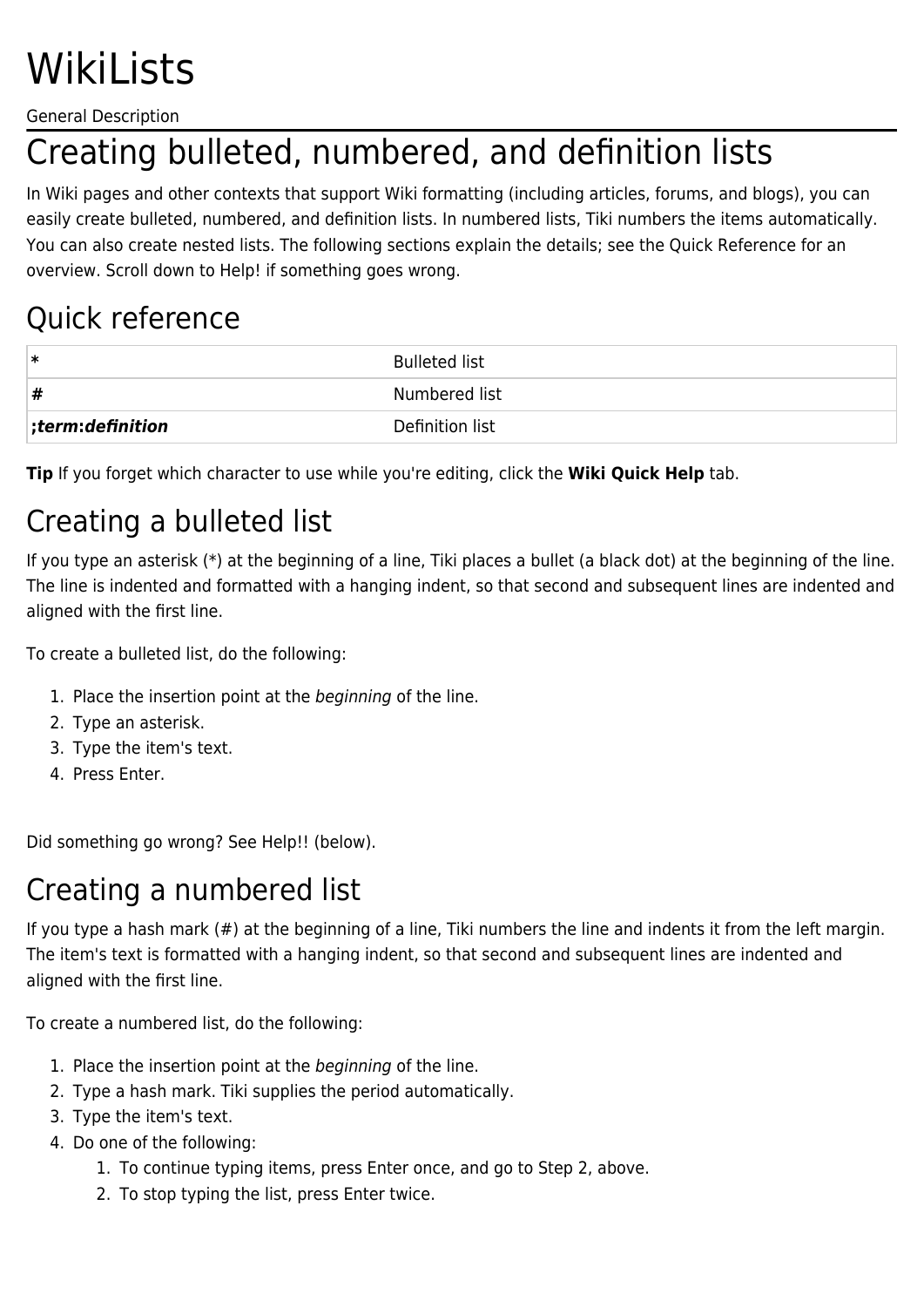**Tip** If you place more than one numbered list in a page, the items are separately numbered.

Did something go wrong? See Help!! (below)

#### Creating a nested list

A nested list is a bulleted or numbered list that has more than one level — that is, some items have "sub-items," as in the following example:

- This is a Level 1 item.
- This is another Level 1 item
	- This is a Level 2 item.
- Yet another Level 1 item.
	- This is a Level 2 item.
		- Sub-items can have their own sub-items! This is Level 3.
- Back to Level 1.

Tip In a bulleted list, you can create additional sub-levels beyond the third level, but Tiki doesn't use distinctive bullets beyond Level 3.

Here's a numbered list with nested levels:

- 1. This is a Level 1 item.
- 2. This is another Level 1 item
	- 1. This is a Level 2 item.
- 3. Yet another Level 1 item.
	- 1. This is a Level 2 item.
	- 2. Another Level 2 item. Note the numbering.
		- 1. Sub-items can have their own sub-items! This is Level 3.
- 4. Back to Level 1.

To create a nested list, type two or more asterisks (bulleted lists) or hash marks (numbered lists) at the beginning of the line, as shown in the following examples:

\* Level 1 (bulleted list) \*\* Level 2 (bulleted list) \*\*\* Level 3 (bulleted list)

# Level 1 (numbered list) ##Level 2 (numbered list) ### Level 3 (numbered list)

**Tip** You can create deeper levels of nesting, but doing so might prove confusing to your readers.

**Tip** You can combine bulleted and numbered list items. Try it!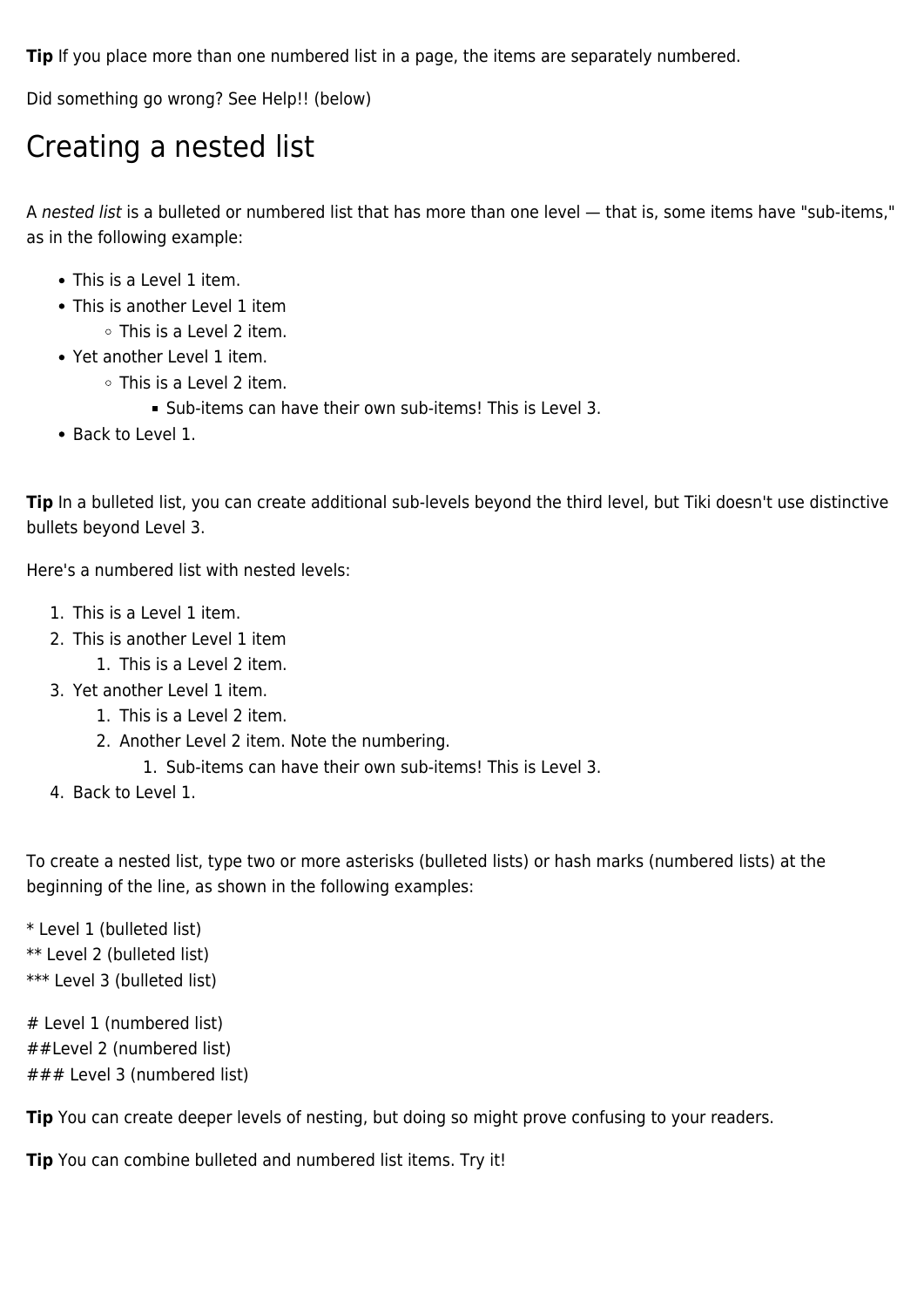### Creating a definition list

A definition list displays a term that is aligned flush left; the term's definition is positioned on the subsequent line and indented. Here's an example:

unordered list

A list in which the order of the items is unimportant; also called a bulleted list.

To create a definition list, do the following:

- 1. At the beginning of a line, type a semicolon (;).
- 2. Type the term to be defined.
- 3. Type a colon (:).
- 4. Type the definition.
	- Your line should look like this: ;term:definition
- 5. Press Enter.
- 6. Do one of the following:
	- 1. To type another item, go to Step 2, above.
	- 2. To end the list, press Enter again.

**Tip** Better definition lists can be created using the DL plugin.

#### Monospaced (preformatted) text

Monospaced text can be used to show portions of code or text that need to be properly aligned by means of manually entered spacing. (This feature corresponds to HTML's <PRE> element.) When you create monospaced text, Tiki uses a monospaced font (such as Courier) and does not automatically break lines. To create monospaced text, precede a line with one or more spaces. **Note** If you don't see the monospaced font, your administrator has disabled this option.

## Help!

- If you don't see the bullet, and the line appears in a strange-looking typewriter font that goes on without breaking properly, you left a space at the beginning of the line. Click Edit, delete the space, and click Save.
- If there's too much white space around the list, delete any blank lines you may have entered before or after the list.

**Note** Administrators can configure Tiki so that beginning-of-line spaces are not interpreted as the beginning of preformatted (monospace) text. On the Application Menu, click Admin and click the Wiki tab. Uncheck the

#### **Automonospaced Text** option.

Key Function and sub-features

Related Links Typical Uses

A key quality of Web page usability is its scanability. Looking for information of interest, readers scan Web